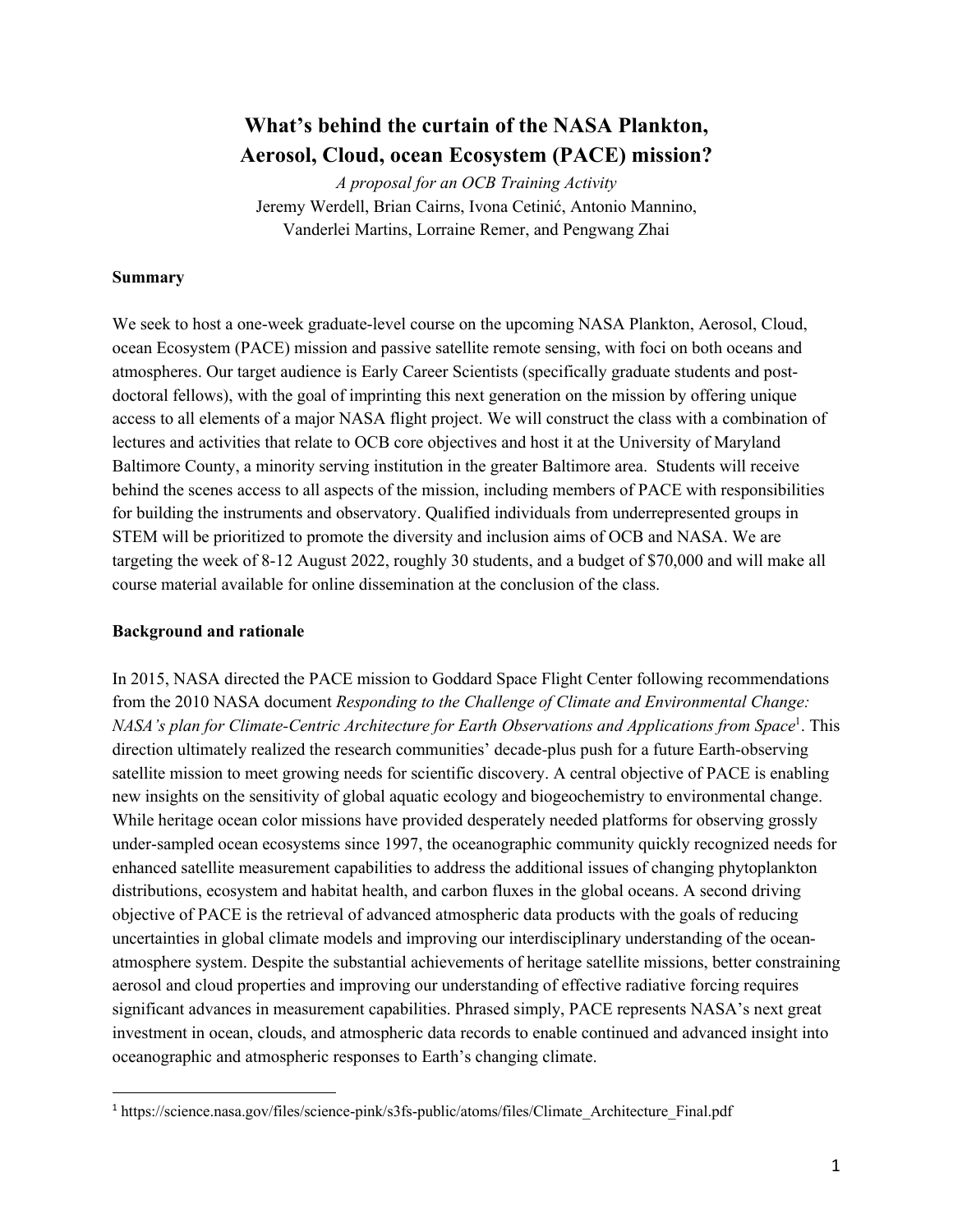Today, the PACE mission is part of the Program of Record in the National Academies of Science, Engineering, and Medicine 2018 Decadal Survey *Thriving on Our Changing Planet: A Decadal Strategy*  for Earth Observations from Space<sup>2</sup>. It supports a three-instrument payload: a global, hyperspectral (ultraviolet-to-shortwave infrared) scanning spectrometer (named OCI) focused on measurements of ocean color (aquatic biogeochemical products, such as phytoplankton community composition, and biooptical properties) together with aerosols and clouds; and two small multi-angle polarimeters (named HARP2 and SPEXone) for measurements of detailed aerosol and cloud microphysical properties. All instruments are first-of-their-kind and, while they have heritage space-borne pedigrees, they offer highly advanced measurement systems for retrieving ocean-atmosphere properties relative to what's available today and to what is being planned elsewhere at NASA or international space agencies. The scanning spectrometer will enable never-before-seen observations of phytoplankton community dynamics, the polarimeters will provide unique observations of aerosol-cloud interactions (which are tied to the largest uncertainties in climate models), and the combination of the instruments offers a quantum leap forward in global Earth observations, yielding unprecedented insights to further humanity's understanding of our home planet and the climate stressors and ecosystem responses and feedbacks already occurring.

In summary, the PACE mission emerged from a near two-decade-long science community effort aimed at **not only bringing satellite ocean color measurement capability** *up to speed* **with science capabilities and needs, but also providing data records of the Earth System that the next generation of scientist can** *grow into*. And while it encompasses capabilities for both oceans and atmosphere, it also envisions synergistic opportunities between these science communities. The combination of hyperspectral, broad swath radiometric measurements from OCI (ranging from the UV to SWIR), hyperangular measurements from HARP2, and hyperspectral measurements from SPEXone substantially increase science value of the mission beyond what could be available from any one measurement or a single-sensor mission and offer never-before-seen looks at the Earth System. PACE is slated to launch in January 2024 and is currently in its final design and fabrication phase, with system assembly, integration, and testing to begin in fall 2021. Given this relatively late stage in mission development life, **we believe the time is right to engage the next generation of Early Career Scientist in PACE, with the goal of empowering this next generation with detailed expertise in global Earth System passive remote sensing**.

### **Objectives**

Our deliverable will be a one-week graduate-level course in PACE and passive satellite remote sensing, with foci on both oceans and atmospheres. The objective for doing so is simple: host a PACE-specific training course for Early Career Scientists (specifically graduate students and post-doctoral fellows) with the goal of imprinting the next generation of scientist on the mission by offering unique access to all elements of a major NASA flight project. This will encompass not just lectures on Earth science, but also details on instruments' performance and how they relate to derived geophysical products, uncertainties, and ultimately, Earth system models. We will have PACE systems engineering staff involved to provide

<sup>2</sup> https://www.nap.edu/catalog/24938/thriving-on-our-changing-planet-a-decadal-strategy-for-earth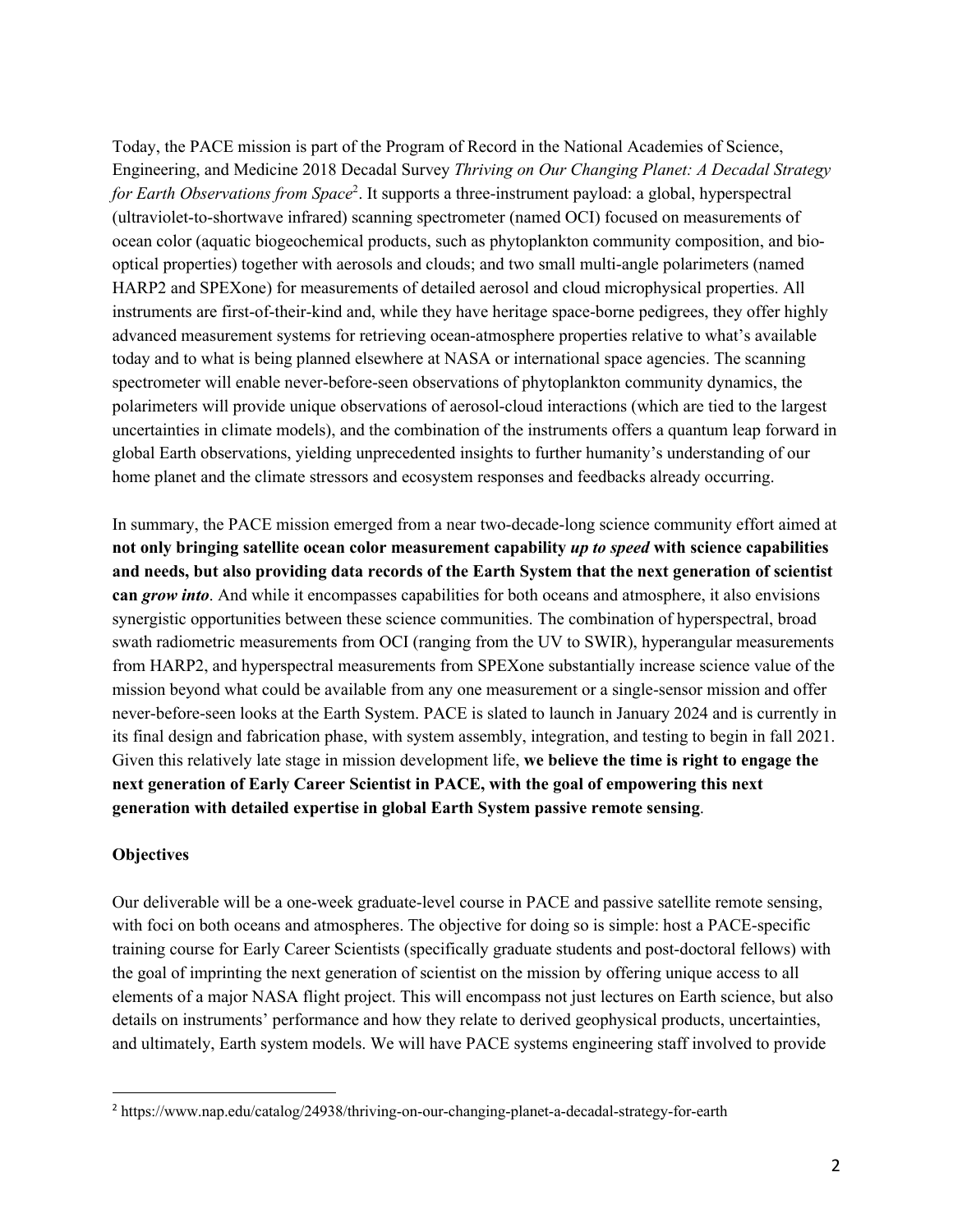insight into details that are often not readily available to the research community (e.g., design choices that impact products, agency hurdles that dictate the mission lifecycle, and rationales for certain instrument concepts). We also plan to offer a software laboratory (e.g., SeaDAS) and, if possible pending center access restrictions, field trips to the PACE Project itself at Goddard Space Flight Center (GSFC).

# **Expected outputs**

Our expected outputs are three-fold, with two tangible and one intangible outcome(s). First, we will conduct a one-week graduate-level course for  $\sim$ 30 students (potentially more if the budget and logistics allow) on PACE and passive remote sensing. Second, we will make all training materials available (as possible pending possible ITAR<sup>3</sup> restrictions) to be publicly posted online at the conclusion of the course (if OCB wishes to collaborate on and host a Web site for the training event). Third, and perhaps most important, we will unleash over two dozen empowered Early Career Scientists with newfound expertise in global Earth System passive remote sensing and novel insight into the PACE mission on the world. While intangible, we believe the latter will not only assist the students with future career endeavors, but also increase the use of data from the highly unique and advanced PACE observatory, which should ultimately improve our scientific understanding of our home planet.

# **Support for OCB priorities**

Our proposed training activity directly address two core objectives of the OCB program:

- *"… explore the ocean's role in the global carbon cycle and the response of marine ecosystems to environmental changes of the past (paleo), present, and future (prediction)*": The primary promise of PACE is an advanced scanning spectrometer to substantially improve capabilities for the remote retrieval of phytoplankton community composition and carbon stocks. Its two multiangle polarimeters will offer additional potential for retrieving microphysical hydrosol properties (e.g., aquatic particle size distributions and refractive indices) as well as offer a remarkable opportunity to better understand the coupled atmosphere-ocean system, which significantly influences the global carbon cycle. In summary, the course content is in direct alignment with this core objective of OCB.
- *"… train the next generation of ocean scientists and engage early career scientists in OCB and partner program meetings and training courses by providing travel and tuition support, networking, and mentoring opportunities"*: The core objective of this proposed class is to train the next generation of Early Career Scientists in passive remote sensing of the Earth System. In addition, the class will offer opportunities for the students to meet, be mentored by and forge relationships with NASA scientists and associated university experts, as well as for students to network amongst themselves. Lessons learned by the proposers, who also participate in the NASA/UMaine Ocean Optics Summer course, indicate that student peer-to-peer networking offers substantial future professional (and social) opportunities. In summary, the course *raison d'être* is in direct alignment with this core objective of OCB.

<sup>&</sup>lt;sup>3</sup> International Traffic in Arms Regulations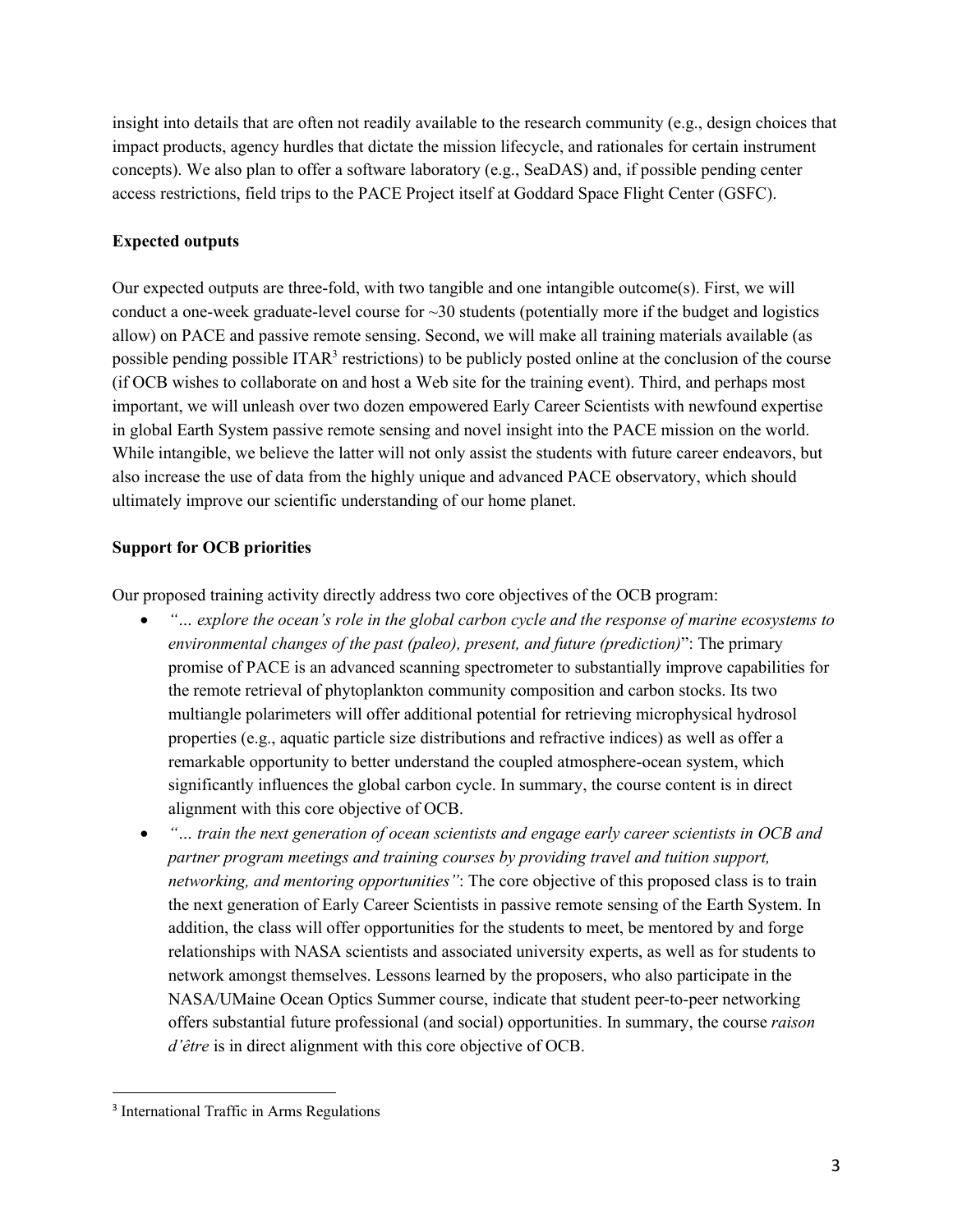## **Participation**

Students: We envision accepting applications for roughly 30 student enrollments. As a course tailored for graduate students and post-docs, the class will be held in the summer and we expect to start accepting applications early in 2022. We expect the application package to include: (1) student CV; (2) student personal statement; (3) graduate school transcript; and (4) a letter of support from the student's current advisor. This could include both U.S. and international students. One unfortunate limitation of the latter might be restricted access to GSFC for foreign nationals. To promote the diversity and inclusion aims of OCB and NASA, we will prioritize qualified individuals from underrepresented groups in STEM for acceptance into the course and utilize NASA's MUREP<sup>4</sup> (and similar) mailing lists for recruitment.

Instructors: We envision a dynamic array of participation in this category, inclusive of the mission Project Scientists and their team leads, local experts in Earth System science and radiative transfer theory, instrument providers and their teams, and PACE systems engineers and managers, to name only a few. A tentative skeleton agenda is provided in Appendix A. A list of potential instructors is provided in Appendix B. Note that availability of PACE Project members, particularly systems engineers and managers, will be subject to mission availability at the time of the course. We will construct the agenda to be as flexible as possible to accommodate evolving schedules.

## **Logistics and budget**

We request a \$70,000 to host this class at the University of Maryland Baltimore County (UMBC), a minority serving institution in Baltimore, Maryland. UMBC has the facilities and infrastructure to host the training event's classes and laboratories, lodge and house the students, and provide meals. As a bonus, UMBC is also contributing the HARP2 multi-angle polarimeter that will fly on the PACE observatory, which will provide additional insider knowledge on its development and science capabilities. Scoping costs based on current UMBC rates are used here for preliminary budgeting:

| <b>UMBC</b> facilities costs                                                | \$14,250     |
|-----------------------------------------------------------------------------|--------------|
| Instructor food & catering $(\sim 10$ revolving people x 5 days x \$55/day) | \$2,750      |
| Van rentals for field trips                                                 | $\sim 2,000$ |
| Travel & hotel for 2 non-local instructors                                  | \$2,200      |
| Student accommodations (30 students $x \sim $1,465$ )                       | \$43,950     |
| Draft total for 30 students and $\sim$ 10 instructors                       | \$65,150     |

The per student cost of  $\sim$ \$1,465 breaks down as follows: \$390 for 6 days of single room dorm housing, \$275 for 5 days of food and catering, \$600 for airfare, and \$200 for ground transportation. Note that any remaining funds from the requested \$70,000K can be used to enlist additional students, support student incidentals or meals during travel days, provide additional local experiences or facilities field trips, recruit

<sup>4</sup> Minority University Research and Education Project; https://www.nasa.gov/stem/murep/home/index.html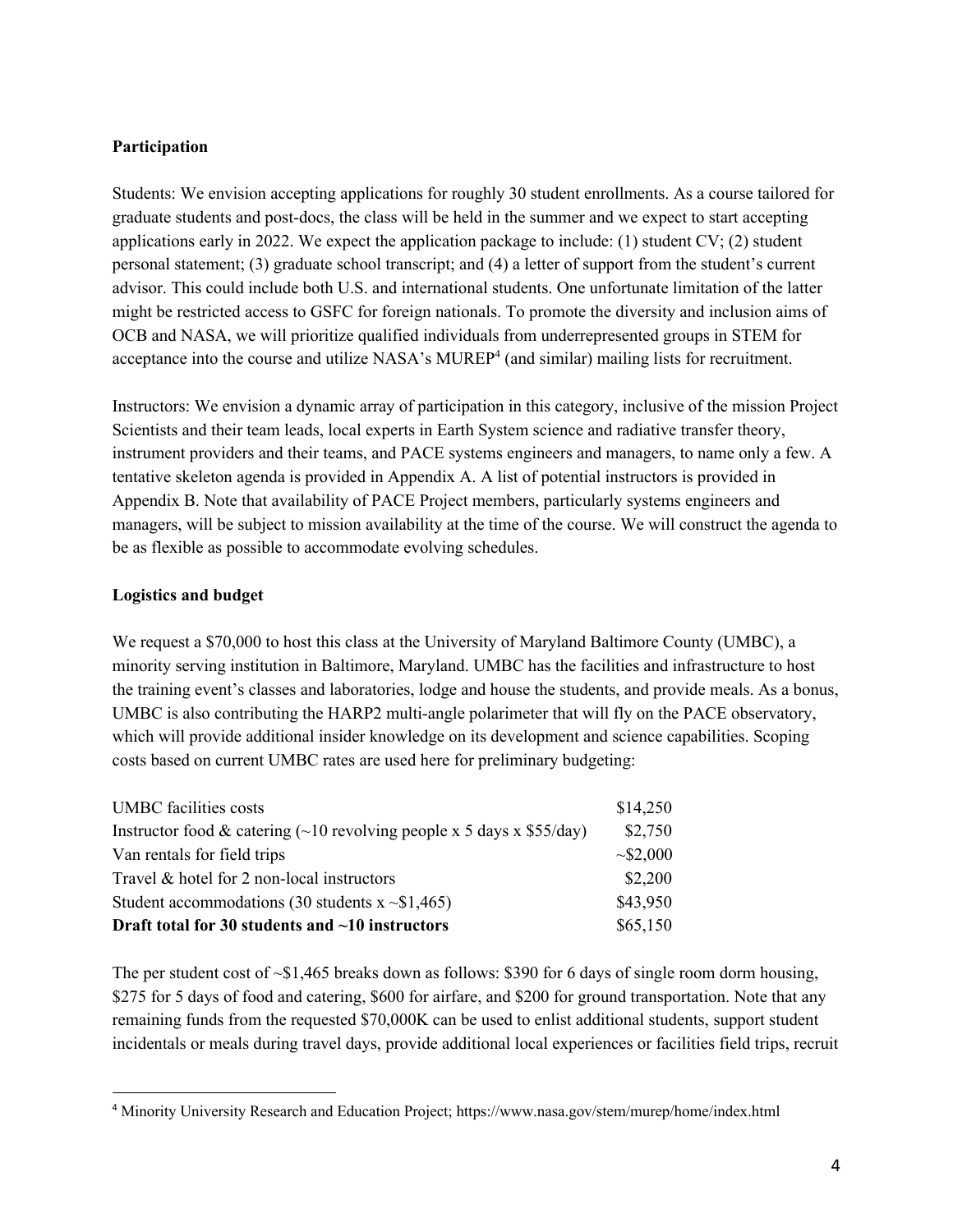additional non-local instructors, and otherwise be used to maximize the student and class experience. Funds are not requested to support local instructors beyond the costs of their meals at UMBC.

If UMBC as hosts cannot be realized, a backup venue will be the Welcome Center at GSFC in Greenbelt, Maryland, which includes classrooms and offers reasonable access to local hotels and restaurants and the DC Metro train and bus system. We plan to tentatively host this class from 8-12 August 2022, subject of course to current COVID-19 safety guidelines and related UMBC/GSFC procedures. Given student schedules, the class could likely proceed one week later, but would otherwise need to slip to a winter/semester break timeframe, e.g., January 2023, to ensure desired attendance.

# **Appendix A: Skeleton list of class topics and activities**

We will develop an agenda that provides lectures, labs, field trips, and special events. The following provides a conceptual list of lectures, course content, and activities to be offered.

Topics

History of ocean color / atmospheric observations from satellites How does it work? Spectroscopy How does it work? Radiative transfer through the atmosphere and ocean How does it work? Polarimetry PACE ocean color science (biogeochemical and bio-optical retrievals) PACE atmospheric science (aerosols and clouds retrievals) PACE modeling and applications Using PACE in a consumer's market OCI behind the scenes - Why doesn't every satellite measure hyperspectral radiances at  $1 \text{ m}^2$ ?

- Design choices and trade spaces
- Relating requirements to engineering reality
- How does it work?

HARP2 behind the scenes

SPEXone behind the scenes

Flight projects behind the scenes

How to take an idea to orbit

Using PACE data

- netCDF, metadata, data processing levels, standard products, and you
- Learning from simulated data
- SeaDAS (and equivalent) lab

Validating ocean and atmospheric data products

Uncertainties for performance assessments

Activities General tour of GSFC